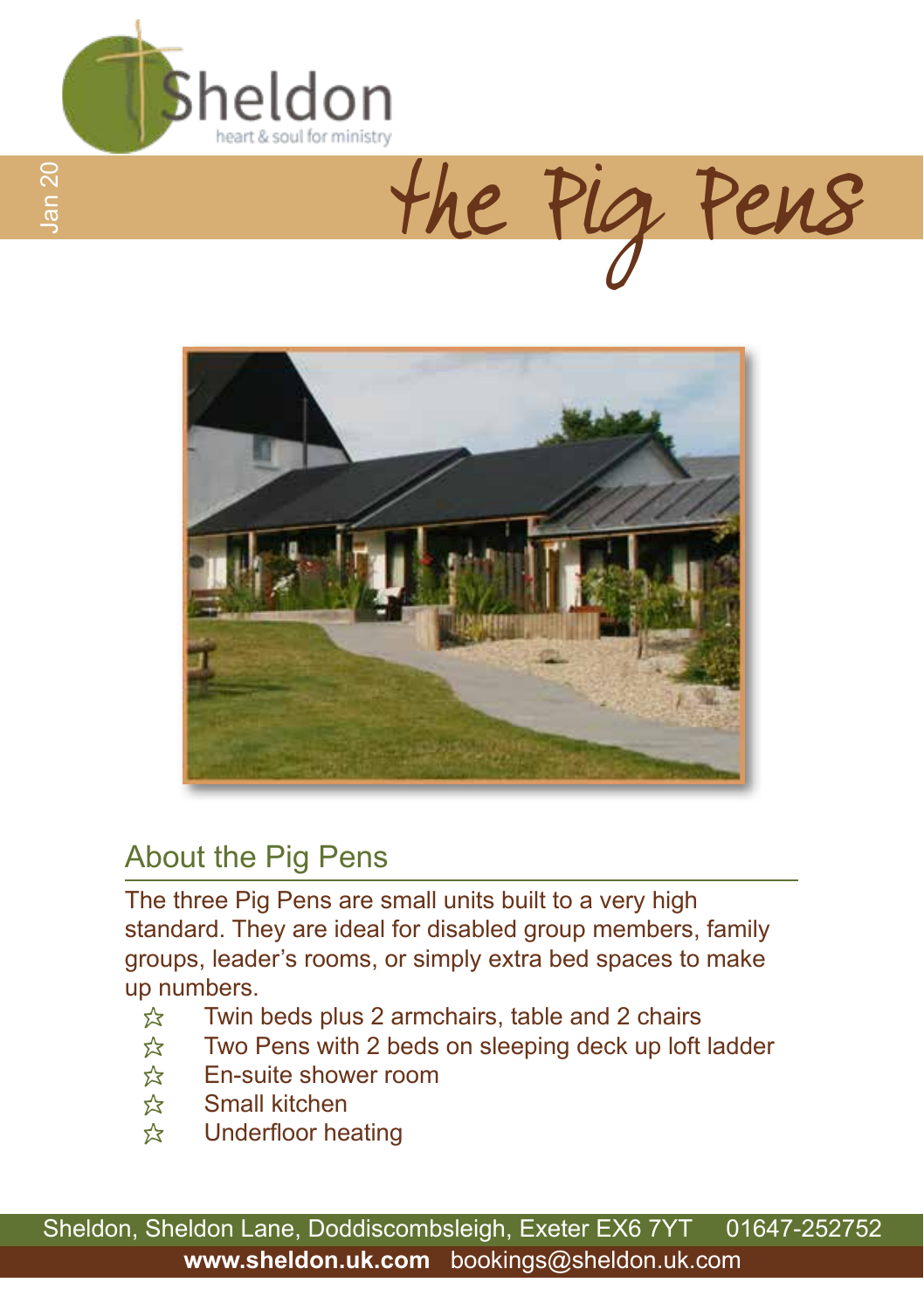## **Berkshire & Gloucester Pig Pens**



Berkshire and Gloucester Pig Pens are identical

- $\hat{\mathbb{X}}$  Twin beds in sleeping area can be double or stowed to single
- $\approx$  Two 3-drawer bedside cabinets
- $\hat{\chi}$  Hanging rail and suspended fabric storage unit  $\hat{\chi}$  4' Gopak table
- 4' Gopak table
- $\approx$  2 plastic chairs
- $\hat{\mathbf{x}}$  2 armchairs<br> $\hat{\mathbf{x}}$  coffee table
- coffee table
- $\hat{\chi}$  Wet room with shower, toilet and wash handbasin  $\hat{\chi}$  Kitchen with fridge, microwave, hob, kettle, etc (no
- $\hat{\mathbb{X}}$  Kitchen with fridge, microwave, hob, kettle, etc (no oven)<br> $\hat{\mathbb{X}}$  Kitchen electrics on a separate circuit can be switched off
- Kitchen electrics on a separate circuit can be switched off when occupied by children
- $\hat{x}$  Ladder (can be folded away) to upper deck, protected by balustrade and stairgate, to 2 mattresses.

Sheldon, Sheldon Lane, Doddiscombsleigh, Exeter EX6 7YT 01647-252752 **www.sheldon.uk.com** bookings@sheldon.uk.com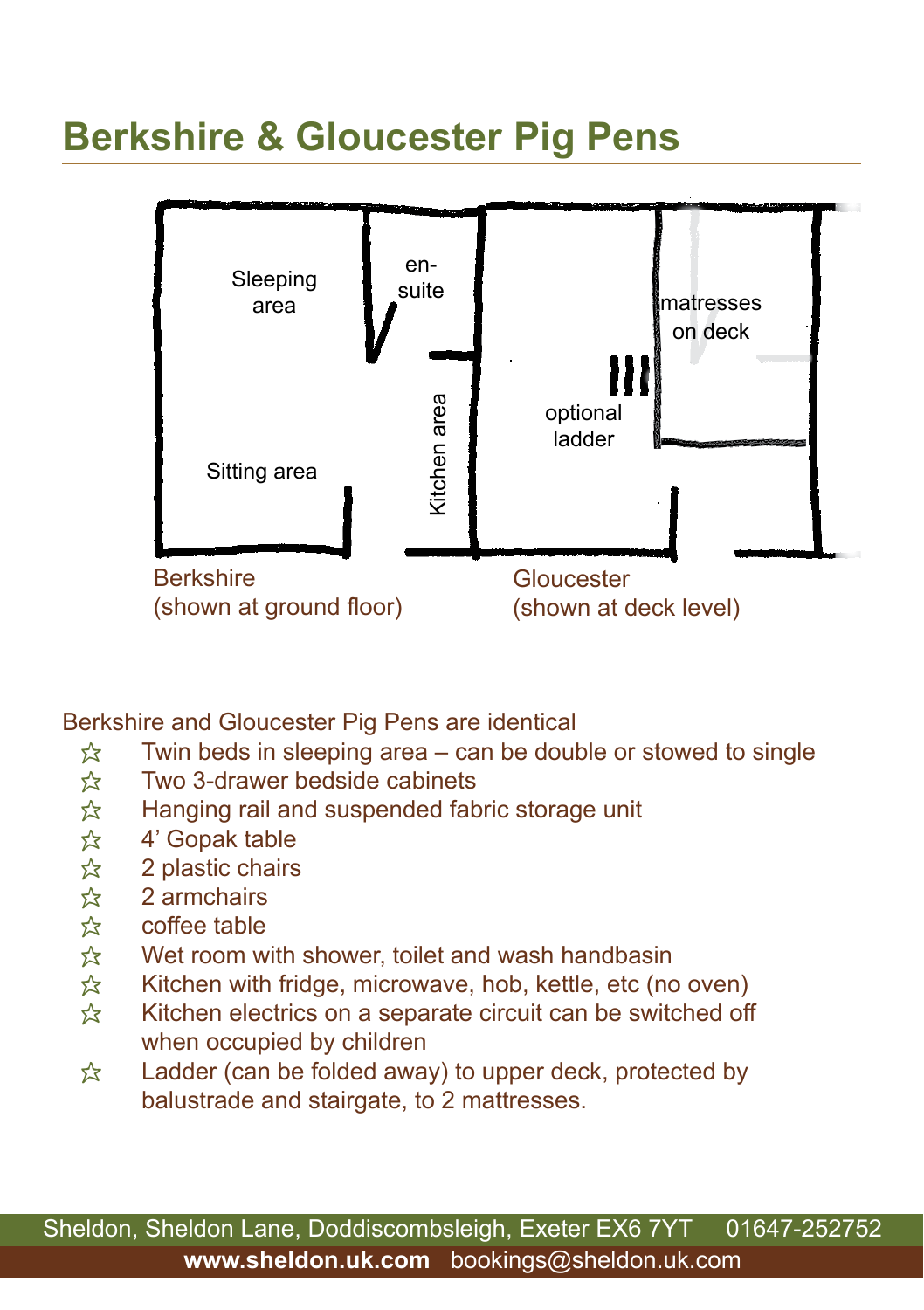## **Tamworth Pig Pen**



The 3 Pig Pens are all in a row, each with their own patio.

The wheelchair-friendly path runs from the main car park, round the Pound House, past the Pig Pens, round the Long Barn and to the top car park.

Tamworth Pig Pen has the best disabled access and no sleeping deck

- $\hat{x}$  Twin beds in sleeping area can be double or stowed to single
- $\hat{\mathbf{x}}$  Two 3-drawer bedside cabinets<br> $\hat{\mathbf{x}}$  Hanging rail and suspended fab
- $\uparrow$  Hanging rail and suspended fabric storage unit<br>  $\uparrow$  4' Gopak table
- 4' Gopak table
- $\hat{\mathbb{X}}$  2 plastic chairs
- $\frac{1}{2}$  2 armchairs
- $\hat{x}$  coffee table
- $\hat{\mathcal{R}}$  Wet room with shower, toilet and wash handbasin wider door swings both ways for easier access. Higher toilet, grab rails for toilet and shower area with non-slip flooring.
- \* Kitchen as Berkshire and Gloucester